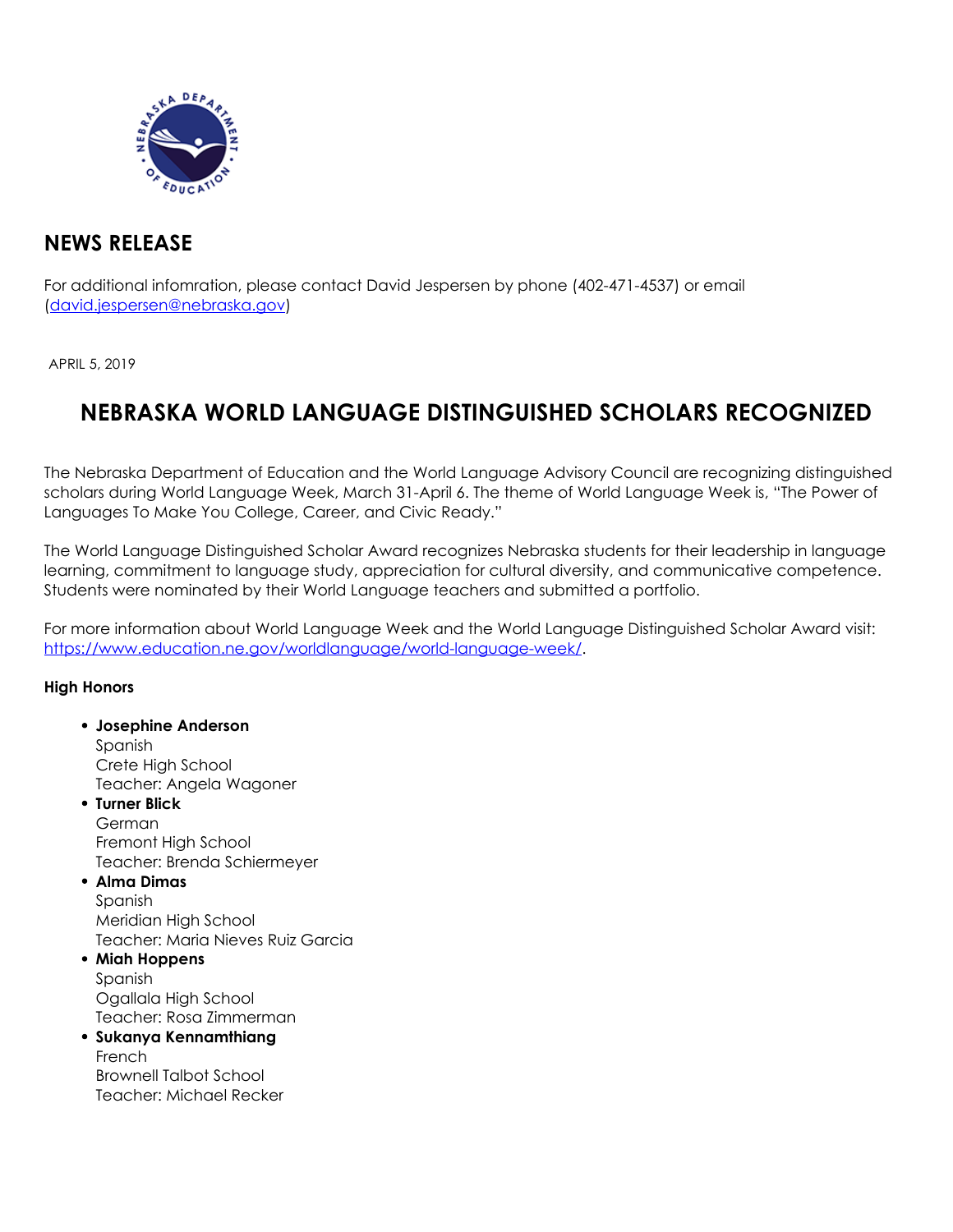#### **Angela Kwambamba**

French Lincoln Southwest High School Teacher: Alexandra Van Zandt

#### **Nae Mae** Chinese

Omaha Central High School Teacher: Wang Li

#### **Brianna Nelson** Spanish Millard West High School Teacher: Candida Kraska

**• Matthew Neville** Spanish

Ralston High School Teacher: Jamie Honke

#### **Lucy Peterkin** Spanish Millard North High School Teacher: Theresa Jensen

- **Hannah Rethmeier** Spanish Crete High School Teacher: Angela Wagoner
- **Ricards Umbrasko** Chinese Omaha Burke High School Teacher: Ching Yuk Lam

#### **Honors**

**Samantha Aguilar** Chinese

Omaha Burke High School Teacher: Ching Yuk Lam

#### **Emily Baier** Spanish

Syracuse Dunbar Avoca High School Teacher: Jacqueline Mohr

#### **Corrin Day** French Norfolk High School

Teacher: Martha Thompson **Justin De Haai Badilla**

### French Millard North High School Teacher: Ryan Foehlinger

#### **Sadie Finch** Spanish Fort Calhoun High School Teacher: Anita Saalfeld

#### **Carly Fortune**

Spanish Leyton High School Teacher: Ashley Lndholm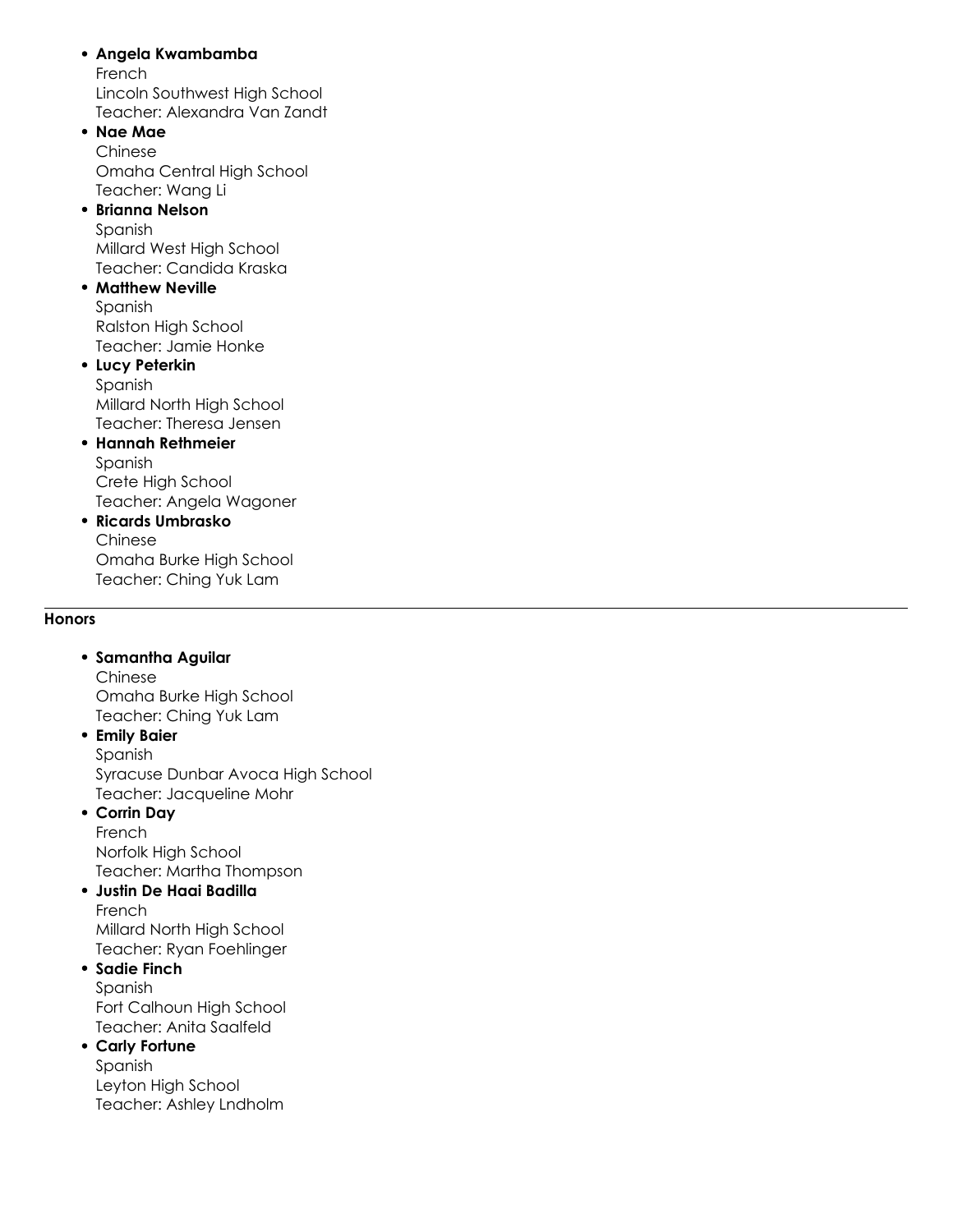**Paige Gowing** Spanish Nebraska City High School Teacher: Kevin Mohr **Elizabeth Hernandez** French Douglas County West High School Teacher: Mary Clare Liescheski **Rayna Hladky** Spanish Tekamah-Herman High School Teacher: Luis Fernandez **• Kirby Hughes** Spanish West Point Senior High School Teacher: Meghan Schneider **Madison Jones** Spanish Mullen Jr./Sr. High School Teacher: Kelly Garcia **Ryder Kennedy** German Bellevue East High School Teacher: Gwen Steele **Antonia Krasser** German Crete High School Teacher: Julie Schumacher **Amanda La-O-Cartaya** German Crete High School Teacher: Julie Schumacher **Theresa Nguyen** Chinese Omaha Burke High School Teacher: Ching Yuk Lam **Mia Ortiz** Spanish Syracuse Dunbar Avoca High School Teacher: Jacqueline Mohr **Chanakya Pandya** Spanish Sidney High School Teacher: Brett Avila **Hailey Phipps** Spanish Mullen Jr./Sr. High School Teacher: Kelly Garcia **Josie Reid** Spanish Ponca High School Teacher: Jill Camargo **Tate Schmidt** Spanish Hastings Catholic High School